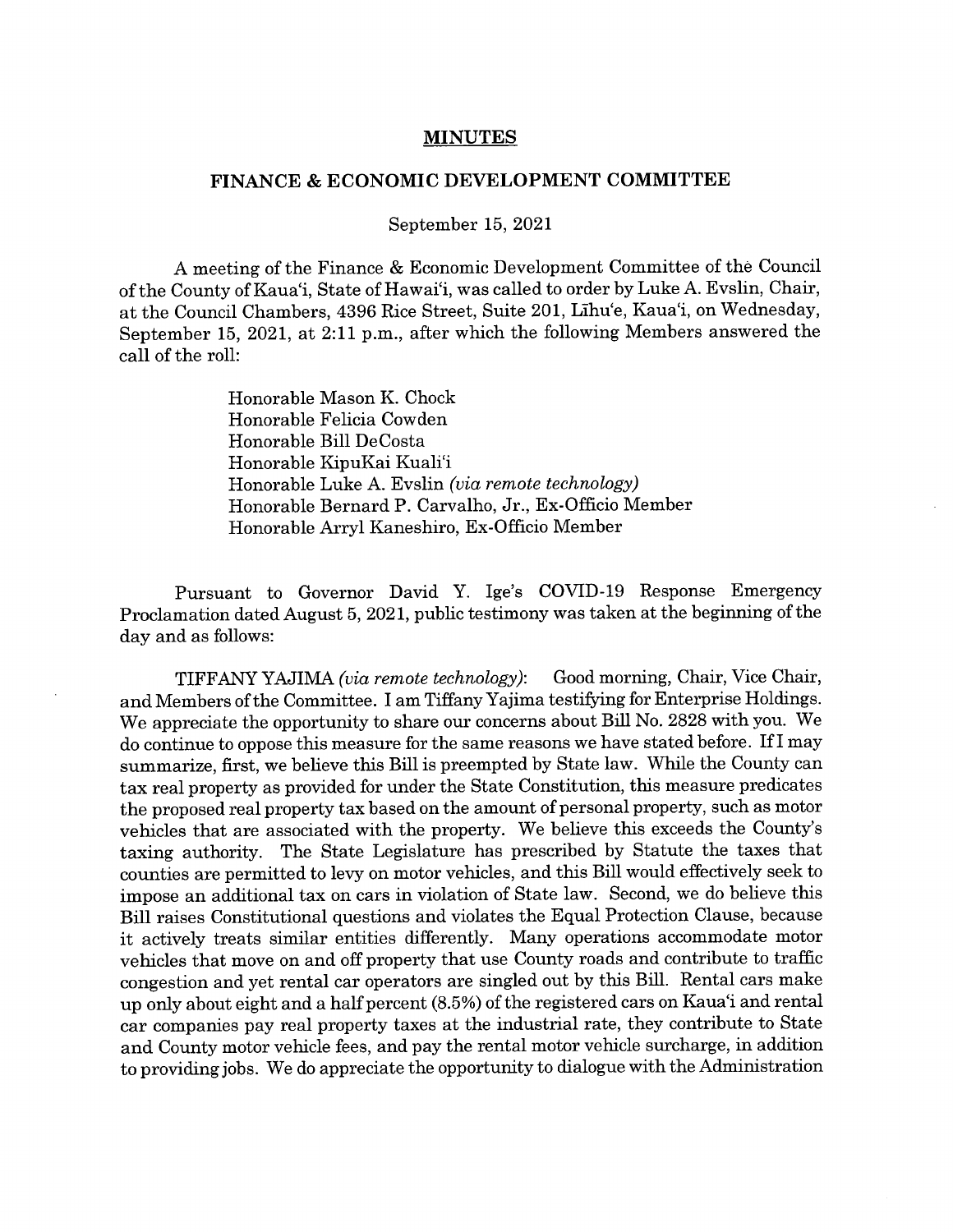and the Council, if there is additional language that is being considered, we do ask for more time, so that we may consider it. Therefore, we do ask that this measure be deferred and would like to thank you for your time. Aloha.

Council Chair Kaneshiro: Thank you, Tiffany. Are there any clarifying questions from the Members? Councilmember DeCosta.

Councilmember DeCosta: If this Bill will not curb our traffic problems, since rental cars are only about eight percent (8%) of our traffic, do you have any solutions to help curb our traffic problem with tourist rental cars? Obviously, during COVID-19 the roads were less distracted by tourists and when the travel industry opened, the roads became congested. So let us be solution-based. Can the rental car agencies tell us how we can solve our traffic problem by having rental car companies to monitor its rental cars in a better way?

Ms. Yamija: We appreciate that and we look forward to the opportunity to continue to dialogue about that. Here on O'ahu, traffic congestion has slowed down during COVID-19 and it was not just the tourists. It was also local residents who were not traveling, we were staying at home, we did not go to work in person, and we did not take our kids to school. It is <sup>a</sup> complex issue and we would be happy to dialogue further. One thing to think about, as you have pointed out, is that this Bill would not impact the amount of rental cars on the road—it is only at eight percent (8%), but it would have the effect of pushing business to other entities, such as peer-to-peer companies that would not be regulated as part ofthis Bill. So I do not think it will accomplish the goal of reducing traffic congestion, we just push the business to another entity.

Councilmember DeCosta: I appreciate your dialogue, although, it is an opinion that you do not think it will work, because we have not tried it yet.

Ms. Yajima: I cannot speak for the industry as a whole, but Enterprise does offer solutions, such as, carshare and ride-share. At one point, it did have satellite locations, so that is something that we would be happy to continue to dialogue with the Council and the Administration on. Thank you.

Councilmember DeCosta: I like ride-share and carshare. Thank you very much.

Ms. Yajima: Thank you. Council Chair Kaneshiro: Is there anyone else? If not, thank you Tiffany. Ms. Yajima: Thank you.

There being no further public testimony, the meeting proceeded as follows: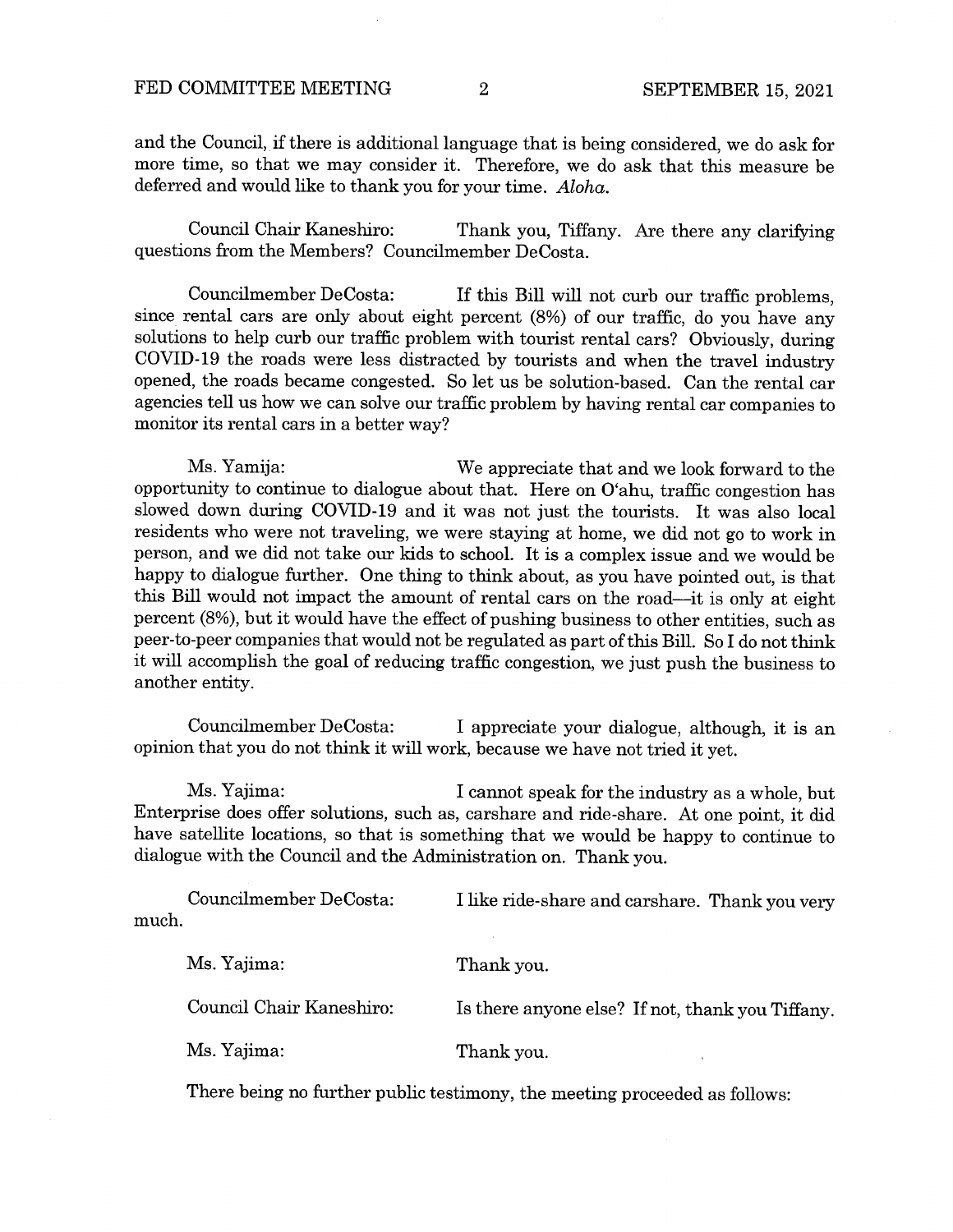Minutes of the September 1, 2021 Finance & Economic Development Committee Meeting.

Upon motion duly made by Councilmember Kuali'i, seconded by Councilmember DeCosta, and unanimously carried, the Minutes of the September 1, 2021 Finance & Economic Development Committee Meeting was approved.

Committee Chair Evslin: The motion is carried. Clerk, can you please read the next item on the agenda.

Bill No. 2828 A BILL FOR AN ORDINANCE AMENDING CHAPTER 5A, KAUA'I COUNTY CODE 1987, AS AMENDED, ESTABLISHING A COMMERCIAL VEHICULAR RENTAL REAL PROPERTY TAX CLASS (This item was Deferred.)

Councilmember Kuali'i moved to approve Bill No. 2828, seconded by Councilmember Chock.

Committee Chair Evslin: This is the rental car operations real property tax classification Bill that we deferred at our last meeting to give time for the Administration to look into concerns that were raised in submitted testimony. We did receive another memorandum from the Administration requesting a three-week deferral. Do you folks have any question for Reiko folks on the deferral, or on the Bifi itself? Does anyone want to have discussion on the Bill before we make the motion to defer?

Councilmember Kuali'i moved to defer Bill No. 2828, seconded by Councilmember Cowden.

Committee Chair Evslin: Roll call vote to defer.

(Written testimony was received and one registered speaker testified regarding this agenda item.)

The motion to defer Bill No. 2828 was then put, and carried by the following vote:

| FOR DEFERRAL:              | Chock, Cowden, Kuali'i, Evslin | $\text{TOTAL}-4,$   |
|----------------------------|--------------------------------|---------------------|
| <b>AGAINST DEFERRAL:</b>   | DeCosta                        | $\text{TOTAL} - 1$  |
| EXCUSED & NOT VOTING: None |                                | $\text{TOTAL} - 0.$ |
| RECUSED & NOT VOTING: None |                                | $\text{normal} = 0$ |